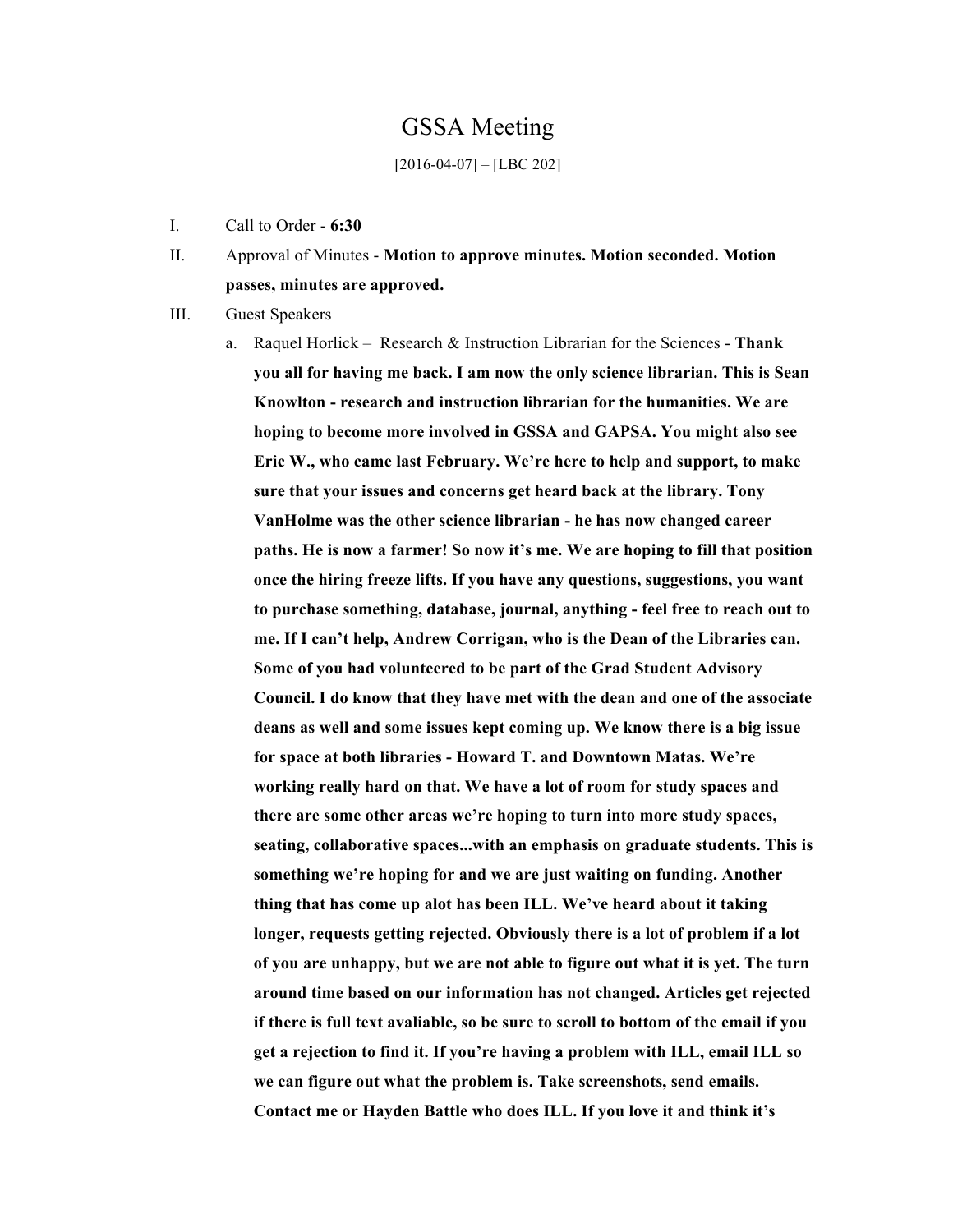**awesome you can send me an email as well. The Grad Student Advisory Group will likely reconvene in May for another discussion, so we're interested to hear from you the topics you'd like to cover. I think in the New Business there is something about creating a committee to make sure there is equal representation for all departments. Send me an email with anything I need to know! And finally, this is just me: what do you all think about workshops in the summer? We have them in the spring and fall...since you all will be here, is this something you would attend? - Yes - Ok, send us emails with what you'd like to see covered in the workshops. Send us emails about when we should schedule workshops. Most of us librarians are here all summer so feel free to make a one-on-one meeting or one-on-two, research groups, labs, etc. I know summer is the heavy time for grants, so just know we are here for you. Q: Is there any way you could link the deadlines for returning ILL documents to the deadlines that are already assigned by the library? Now, everything you check out has a different deadline and it's often a very short amount of time that we can have it. A: We will take that back. It's tough because we work with a nationwide system, so we can't promise any changes. But it's a good idea. There might be a way to see if certain systems allow you to borrow for longer. Q: Last ILL request I made came in twice - maybe related to the problems. The second one had a later return date. Q: Would there be any way to have a library pub night instead of a grad student open house? A: I would love that! Maybe if we could collaborate on funding. If you have any ideas for collaborations, within your department, student orgs, etc. we might be able to help you. Look for the chat box on the library homepage. Troubleshoot us, we are happy to help.**

- IV. Advisor Reports
- V. Officer Reports
	- a. President Jacobs Jordan (jjordan $2$ @tulane.edu)
		- i. Orgsync permissions **- We've been going on with the training. Everyone should be trained by now, we will get rid of the untrained category. If you're an existing rep, train your new reps on how to use it correctly. That way when you contact the new exec board to tell them you're the new rep, it will be easier and clean up OrgSync**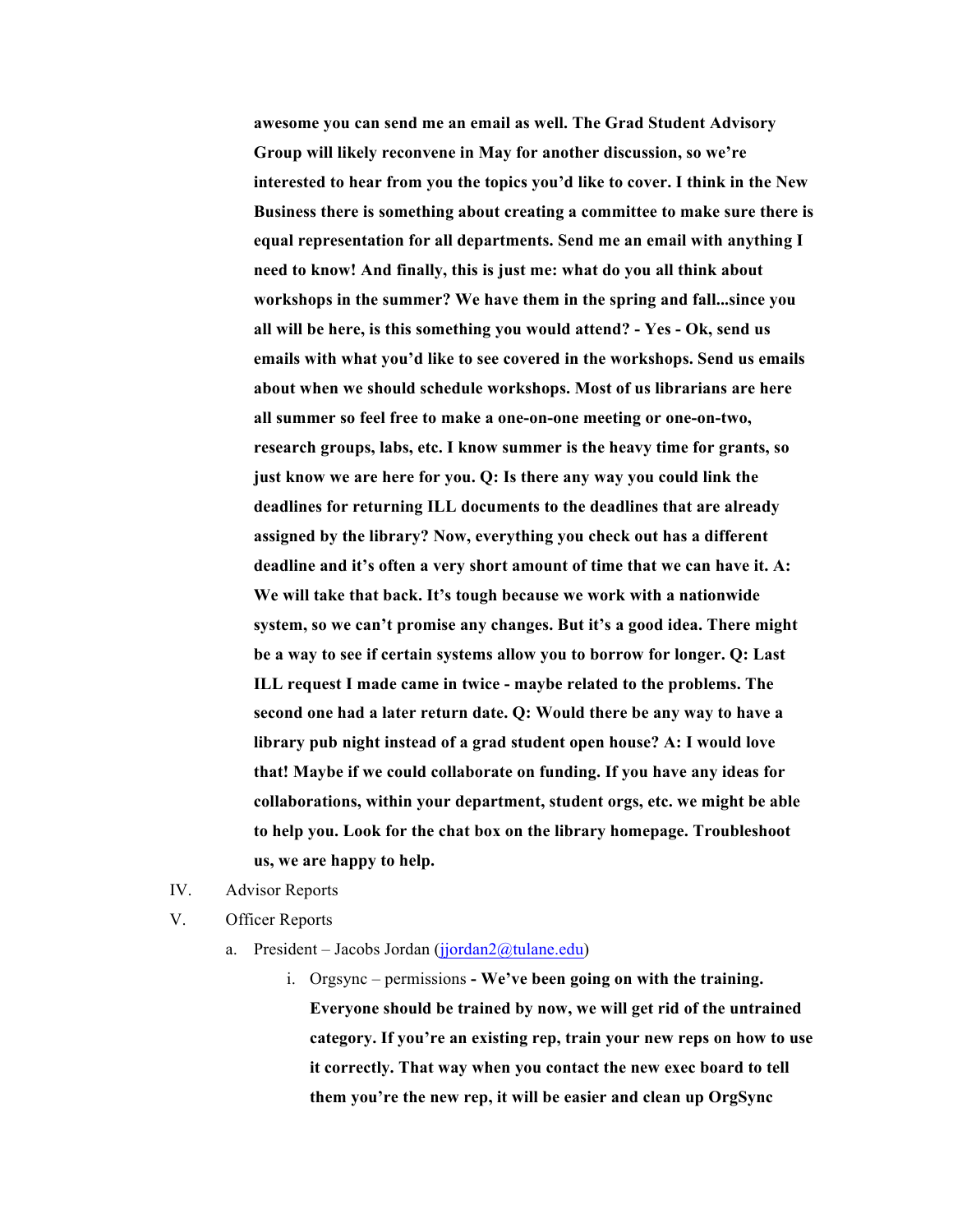**issues. If you're staying on, make sure new reps know how to submit events.**

- ii. Faculty Awards **Did meet. Several nominations with very strong letters. Congratulations to those faculty members and their departments. I have already reached out to their reps to let them know their department won. If you have any questions about the award ceremony, planning the event with the \$250 allotment, email me. Plaques will be available about 2 weeks after we get things in for them. Reach out to the new exec board for that.** 
	- 1. SLA Antonio Gomez SP&P
	- 2. SSE Elizabeth Derryberry EEB
- b. Vice President Nicholas Fears (nfears@tulane.edu) **Trivia next week, crawfish boil is on 4/22. Everything is in place. FYI: If you have something that is on Blackboard that you don't have a hard copy of, take it off of Blackboard! Tulane is transitioning to a new platform called Canvas, maybe over the summer. All of Blackboard will be erased. Canvas and Banner, the system Gibson is built on, are seamlessly integrated.**
- c. Treasurer Jordan Adams (jadams15@tulane.edu)
	- i. New Treasurer: Jordan will be out of town during week of April 11, but available by e-mail. Will be around to help transition through May. (Thanks everyone for a great 18 months, wish I could be there to thank y'all in person!) No office hours next week that Jordan will be running, that is the new treasurer. She will be back to **help** with transition after that.
	- ii. Budget Approval.  **Has been submitted to and approved by** GAPSA. Slightly lower than last year due to lower enrollment, **but proportionally has not changed. We have \$5,000 less in the budget than last year. Any questions about the budget we** submitted or how it breaks down? Domestic transportation/domestic lodging earlier is GSSA travel funds. That is an account code - doesn't mean we cover lodging **because** we don't, it is usually used for registration or other conference fees. Just an accounting term. I know that has come **up before.**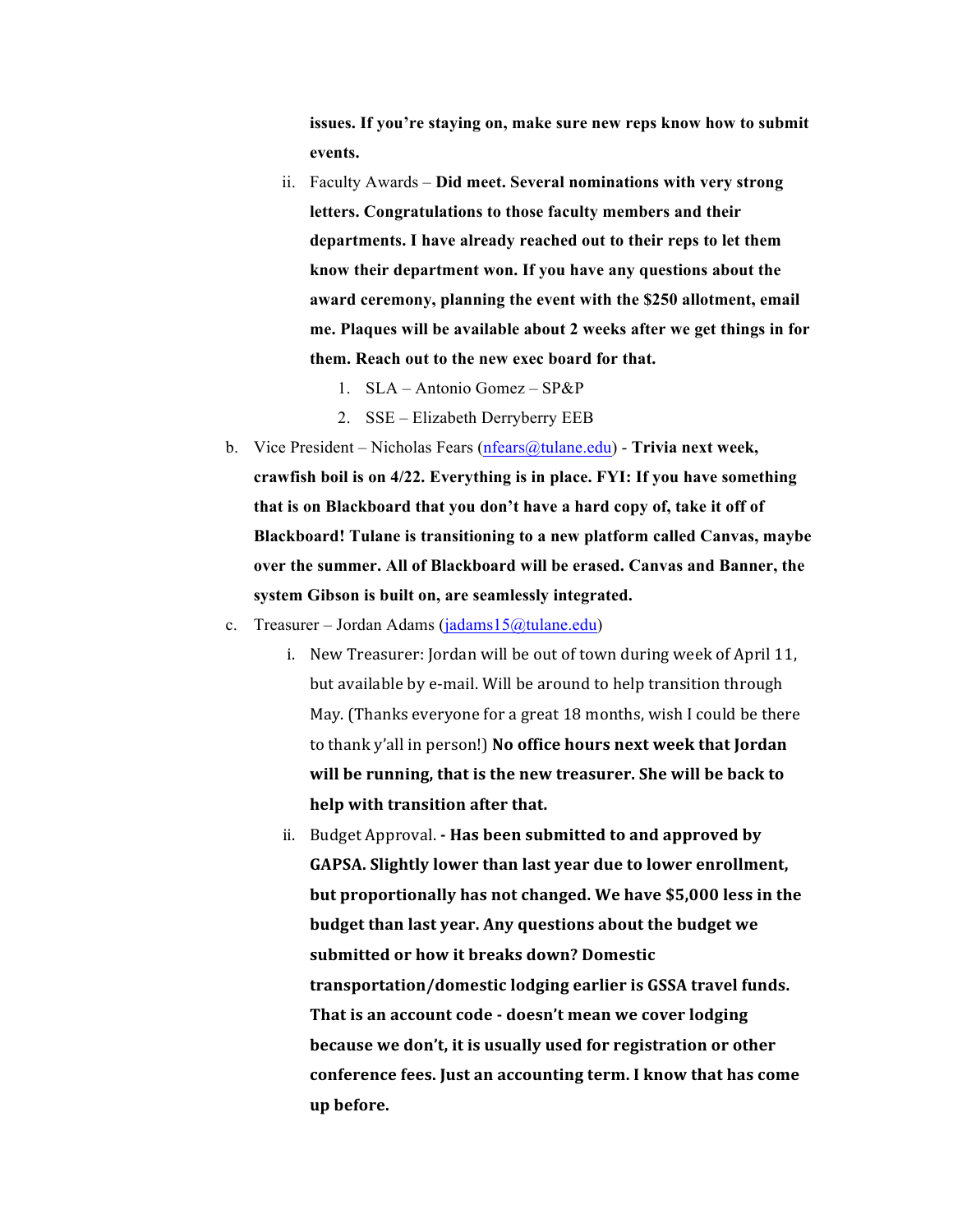iii. Event Requests under \$250.00 - \$2415.00 - Dissertation **Discussion Group is supposed to be Philosophy - NOT** ANTHROPOLOGY! We will change this in the system so it goes to the right department. Two of the Chemistry events should be **broken out into the next fiscal year, which ends June 30. So total** of \$2415 should be reduced by \$160. LAST Brazil event will be on 4/11 instead of 4/12. Q: Any backup plan if you don't get funding? A: No food at grad student meeting, less food at faculty/staff event, less refreshments at Brazil event. Q: Times? A: Brazil event is 5PM on Monday, Jones 204. Faculty/staff event will be at 5PM at MARI, this coming Thursday 4/14.

| Dissertation discussion group         | Anthropology                  | 4/23/16 | \$100.00 |
|---------------------------------------|-------------------------------|---------|----------|
| Dept Meeting                          | Chemistry                     | 5/30/16 | \$80.00  |
| Dept Meeting                          | Chemistry                     | 6/20/16 | \$80.00  |
| Dept Meeting                          | Chemistry                     | 7/18/16 | \$80.00  |
| Dept Meeting                          | Chemistry                     | 8/8/16  | \$80.00  |
| Spring BBQ                            | Chem/Bio Engineering          | 5/20/16 | \$250.00 |
| End of the Year Party                 | Economics                     | 5/13/16 | \$250.00 |
| <b>EEB End of Year Meeting</b>        | EEB                           | 4/23/16 | \$250.00 |
| Monthly Graduate Student Meeting      | <b>EENS</b>                   | 4/13/16 | \$175.00 |
| <b>LAGO Monthly Meeting</b>           | Latin American Studies        | 4/8/16  | \$120.00 |
| LAGO Faculty/Staff Appreciation Event | <b>Latin American Studies</b> | 4/14/16 | \$200.00 |
| Forum on Brazil                       | <b>Latin American Studies</b> | 4/12/16 | \$130.00 |
| End-of-Semester Celebration           | Math                          | 4/26/16 | \$120.00 |
| <b>Crito Meeting Group</b>            | Philosophy                    | 4/9/16  | \$100.00 |
| Grad Student Working-paper Group      | Philosophy                    | 4/22/16 | \$75.00  |
| Grad Student Working-paper Group      | Philosophy                    | 4/26/16 | \$75.00  |
| Physical Sciences BBQ                 | Physics                       | 5/20/16 | \$250.00 |
|                                       |                               |         |          |

Motion to vote as a slate for the remainder of this fiscal year. Motion seconded.

Motion to vote as a slate approved. Motion to approve slate. Motion seconded. Slate for the remainder of this fiscal year approved.

Motion to vote as a slate for next fiscal year (July and August chemistry meetings). **Motion seconded. Motion to vote as a slate for next fiscal year approved. Motion to** approve slate. Motion seconded. Slate for next fiscal year approved.

iv. Event Requests over \$250.00

Post-quals social Biomedical Engineering 6/3/16 \$450

**Motion to approve. Motion seconded. Motion approved.**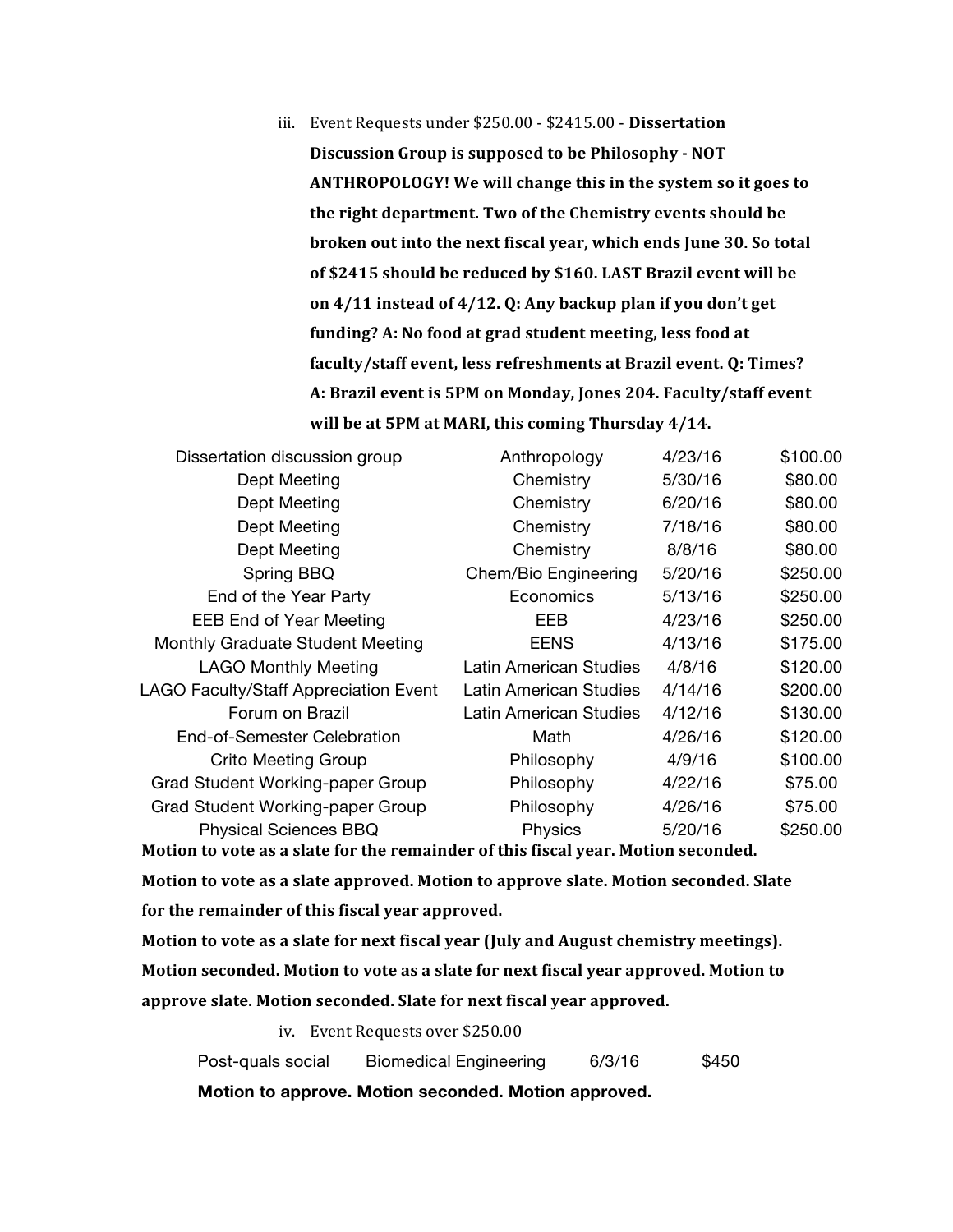**Those events put us over the events budget by a couple of hundred bucks, but we are under in some other categories so we are ok. Some operations account, and VirtualPh.D. That is proposed budget, as well, not what was actually spent. No funds left for this fiscal year.** 

- d. Secretary Abigail Nixon (anixon1@tlulane.edu)
	- i. Update to constitution for Graduate Organization for French Studies (ADEEFF). **Changes - in order to vote on the new executive board, you have to have attended 2 of the last 4 meetings. Also, have to do some kind of service for the department. We decided at the last meeting that it would be about half an hour a month working on anything that represents the French department. We want everyone to be involved in the improvements. How do you track that? A: We'll talk about it in meetings informally. Will be up to the exec board if there is an issue to talk to the person. I doubt that would ever be an issue but it is in there just in case. Seems like stripping the right to vote in the organization is kind of like penalizing people A: Yes, kind of, but it's not going to really...it's up to the board. What that means that if there is an issue the president will talk to that person. Q: Is there any consideration for contingencies that would mean someone couldn't come? Sickness? A: Yes, of course. If you're unable to do something, you'll be exempt. This is just a way to help us make people be a little more involved because right now no one wants to do anythign. Q: Do incoming students have to go to two meetings before you're allowed to vote? A: Yes. Q: So if you're an incoming student you can't vote? A: It's only board votes…This is not supposed to be a strict thing, it's just to try and show people that if you'd like to vote, we would like you to be involved. Half an hour is a pretty minimal amount of time. Q: When they define those activities, will they tell people what the services is? A: Yes, we will disuss that at meetings and let people know how they can involve themselves. Q: How much of these things that you are saying are already documented in your constitution? Is it going to be a fair procedure? If it's just coming later, I'm worried it's not going to be**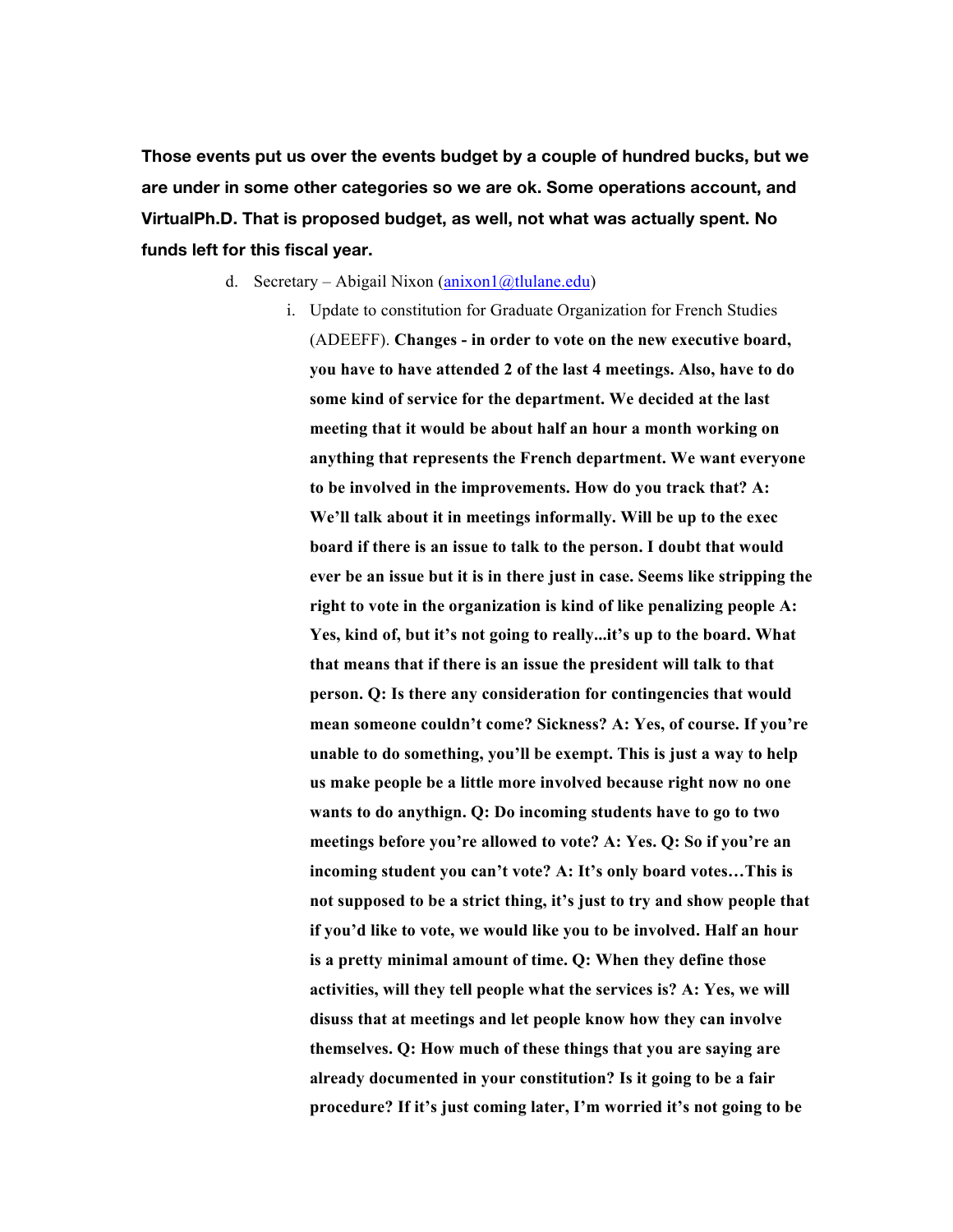**designed well. A: Do you mean like to decide right away what counts as service? Q: That one, the review process, if someone thinks they're being treated unfairly who should they talk to? These kind of things, because I don't think anyone has this kind of exclusion. A: It's not supposed to be exclusive, it's supposed to be inclusive and about bringing more people together instead of just having one person who's the president responsible for everything. That being said, I don't know how much more I can tell you because that's all I know. Q: In your org, are there other things that come up for a vote that they would be able to vote for? Right now the only thing that they could not vote on if they miss meetings is the exec board. A: The only other thing is changes to the constitution. Q: I'm worried someone might get on the exec board, change the rules, and take it hostage until they are gone. That is a worry. A: The exec board is not just one person, so that would not be the case. We're not a big program - we have maybe 9-10 people at our meetings and maybe half of them are exec board. It would be pretty crazy for someone to take over like that. Q: Right now, there's nothing in there that says it needs the majority rule. Additionally, couldn't some of these service things be done by people in your department (i.e. updating website). An executive mandate seems pretty harsh. Is this a cultural issue within the department, a problem this is trying to solve specifically? Q: This is not my idea, I am trying to represent as best as I can. I just agreed that we should try to be more involved. If you disagree, you can vote against it - no problem. Any further questions? No -- Motion to vote on the Constitution. Two in favor. Eight abstentions. Eleven opposed. Motion does not pass. Bring it back up at a later meeting after bringing it back to the department.** 

#### VI. New Business

a. Elections **- Four positions to fill. These go by nominations - you have to be present to accept the nominations. I would like to nominate Kate E. for President and Sam Lanz for VP. Any other nominations for president and VP? No - if there are no oppositions we can vote before moving on. Motion to vote as a slate. Motion to vote as a slate approves. Motion passes**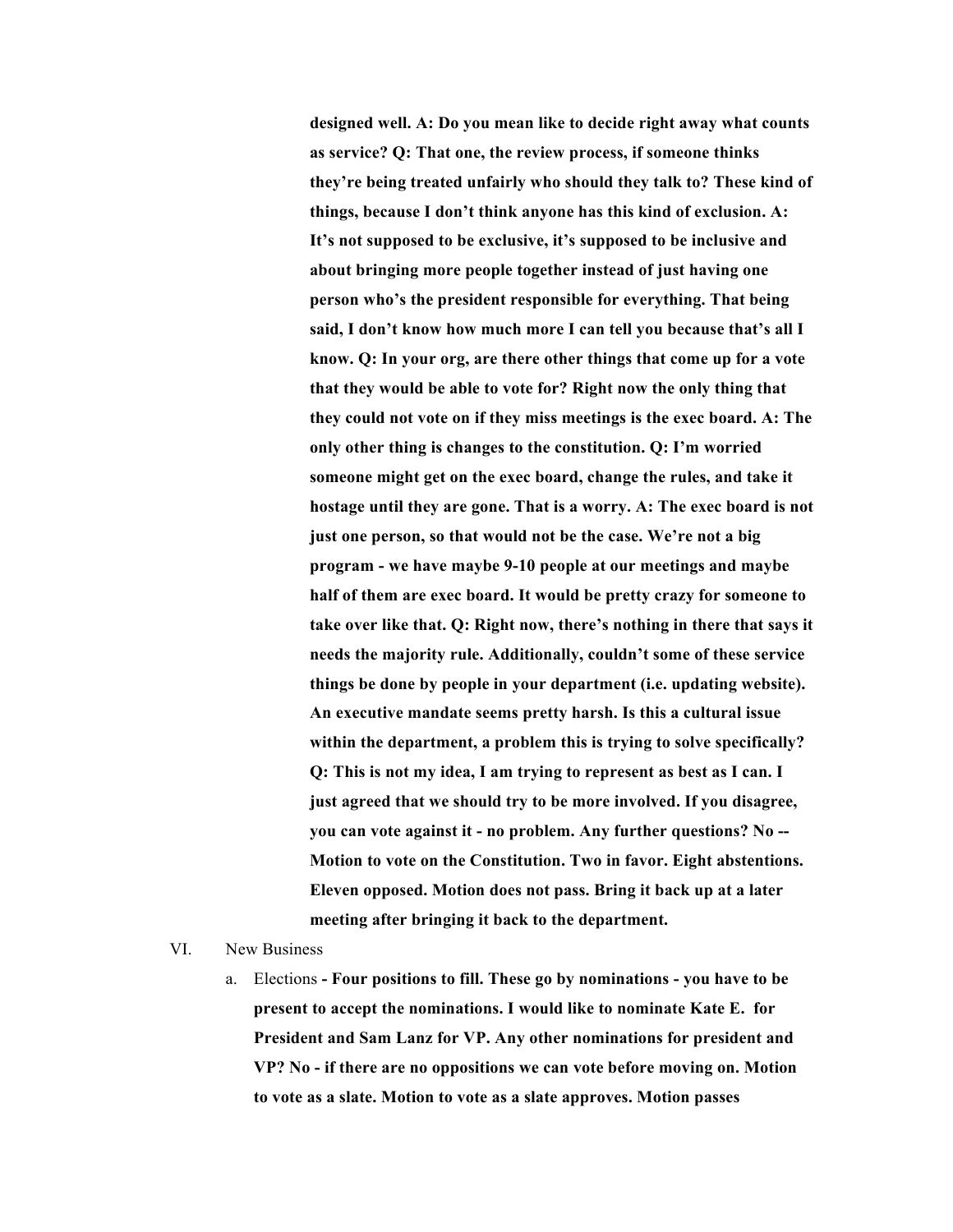**unopposed, slate of President and VP is approved. Q: How to make treasurer more appealing to people?** 

- i. President **Kate Elfer**
- ii. Vice President **Sam Lantz**
- iii. Treasurer -**Fariha Haque - do you accept this nomination? Yes! Vote approved unanimously.**
- iv. Secretary **Lydia Crawford - do you accept this nomination? Yes. Motion to vote. Vote approved unanimously.**
- b. Speaker Funding **Slightly smaller budget than last year. Wanted to make two propositions to consider going forward. About 2 years ago we voted to have 2 speakers/department. Some think we should lower this to 1, others think we should remove the cap. I wanted to bring this up for discussion in case of any budget shortfalls next year. Just wanted to bring that up as a preemptive possibility. This year 2 departments requested 2 speakers, last year 3 departments did. There are not a lot of departments requesting multiple speakers. Wanted to open it up for discussion Q: Is this for every year? A: Yes, two speakers a year. Usually averages about \$870 when a department brings in a speaker. Q: Are these requests coming from department reps or faculty? A: Reps from certain departments. When it was originally brought up it was only 1 - there was some strong opposition that got it raised to 2. Q: Was it 1 once upon a time? A: No, it was many. There was no cap. Speaker funding got out of control. We had to vote to have funds from events moved to cover speakers. About \$6-10,000/year came out and went to speakers. The last couple years we've had to request to take money from the reserve to fund events. We have not had that issue this year but our budget was about \$7,000 more than last. So if the budget gets smaller, this could be an issue. Q: Do you have other ideas for how to reduce spending overall? A: Yes, there have been some other ideas. Q: Do departments have money set aside for speakers? A: Mike Cunningham, our advisor, has said he dislikes the fact that GSSA has money set aside from these while our departments and schools have access to bring in speakers. The ability to bring in speakers should not be left to the graduate students. OGPS should be the one who is organizing these speakers. As an advisor, he thought we shouldn't be paying that. When we told him why we put a cap on**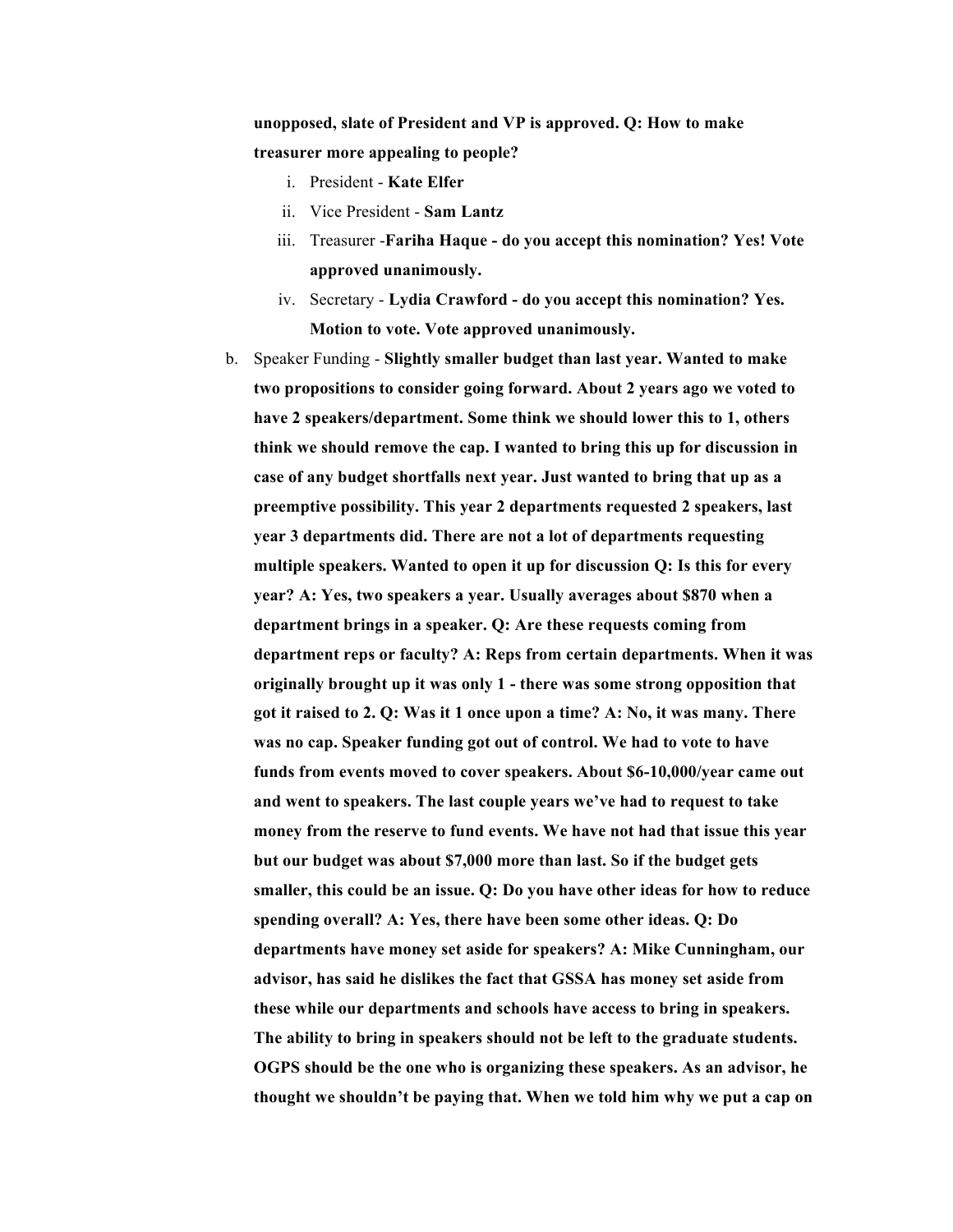**it because people were requesting whole speaker series, he was pretty upset about it. Grad student funding came from the need to be able to bring in speakers that staff/faculty/departments might not ordinarily be OK with bringing in. So we don't want to eliminate it. Q: Will the department listen in practice to what the grad students want? A: Yes, I agree with what you're saying and that's why we have this fund. There are a lot of departments that don't utilize speakers. If we cap at 1, perhaps this could foster cooperation within departments if students go back and communicate their desires to bring in X speaker to their department. Q: I am from a department that has speakers on a weekly basis all year. We are very interdisciplinary and would love to collaborate with people. I like the idea of collaboration. Q: Is this something that we can vote on?** 

**Move to change the cap to 1 speaker per year. 20 in favor. 4 opposed. Motion passes - speakers capped at 1 per department per year.**

c. Combined/large event requests **- Some departments have huge events or combined event that go through the usual system. GAPSA has a system for large events/combined event funds. I will draft a form if y'all think it's a good idea to have a form where departments can fill out a form together, have reps from both departments signing it saying they are requesting it together. Having a form would make it easier to do a combined event between departments. That will have to be discussed more to nail down specifics, I just wanted to make that a potential idea moving forward. I know it's been brought up over the years as a good idea. Q: This would be a form that is very similar to what you're filling out now for your department, just with a few more lines to fill out? A: Yes, it would be a form that is submitted to the treasurer saying that they would like to request funds for a combined event. Reps would sign on to say they are agreeing to do this and know about details. Something along those lines. It's something at the GAPSA level that we're actively trying to improve. Currently the fund for cross-school collaboration is about \$16,000 and only about \$8,000 gets used every year. I think that's because the current GAPSA website is awful and the ability to use the request is only an option for those who are very involved with GAPSA. We're going to try to open that up to more people. I**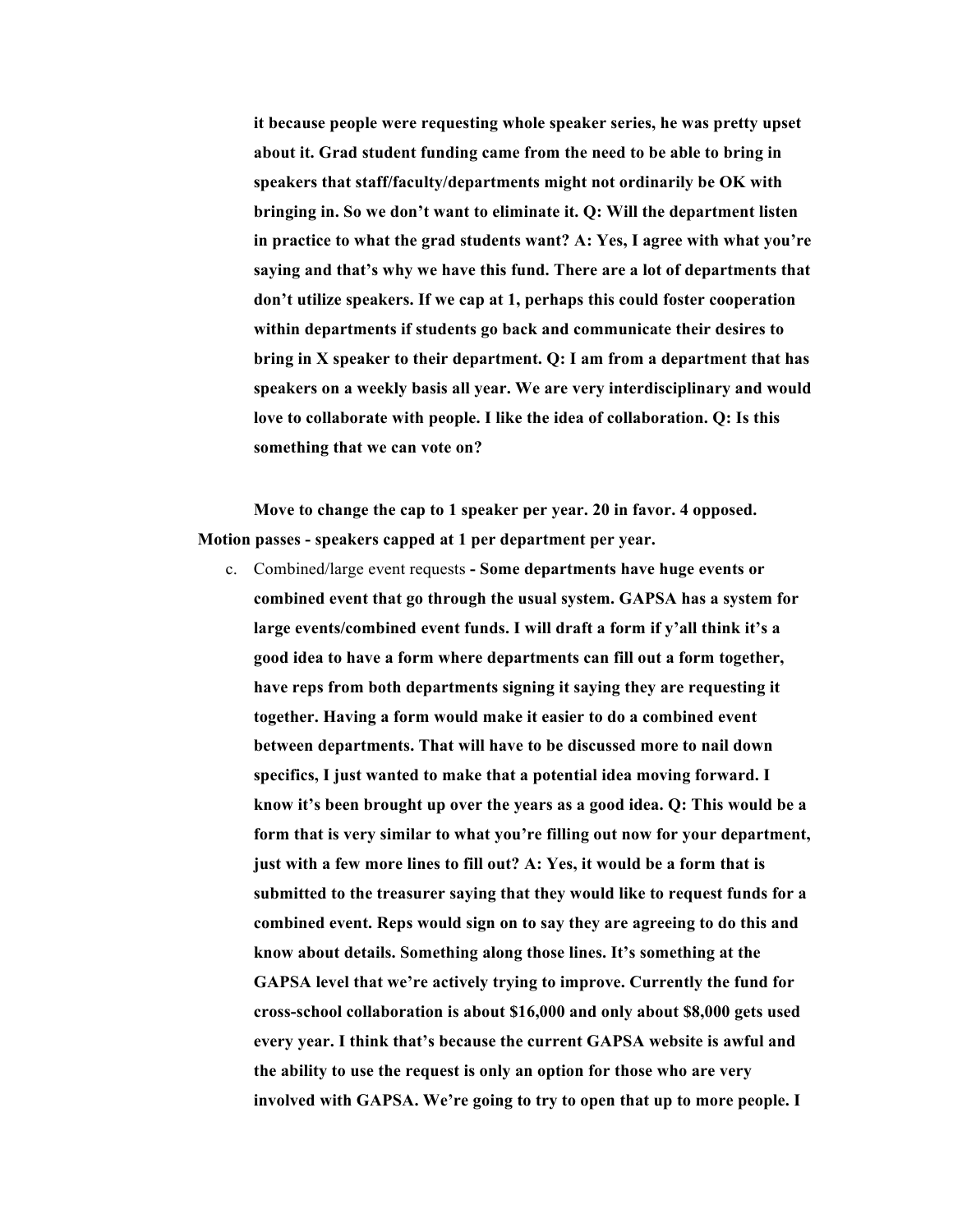**think GSSA would be a great platform for that since a lot of departments are more collaborative than cross-schools. Two possibilities - a form for reps from multiple departments sign on OR a separate budget allocation for combined event fund. Q: Paper form, online system? A: Details would have to be ironed out. Paper form submitted alongside an itemized budget online form and signed form goes to the treasurer. It's kind of up to you guys. This could be discussed further or put off to another day.** 

**Motion to table. Motion seconded. One abstention. Motion to table passes.** 

- d. Libraries committee SLA & SSE **In addition to GSSA, she wants feedback from other schools. Maybe possibility of standing committee from GAPSA. Would like representatives from SLA and SSE, plus rep from each department. That is in the works.**
- VII. Old Business
- VIII. Announcements
	- a. Crawfish Boil April 22, 6-9 PM on Academic Quad. Free admission for you and a non-undergraduate guest with a GRADUATE student Splash card.
	- b. Trivia May 19th, 5-8 PM at Brunos.
- IX. Adjournment: **8:04 PM**

# BME Itemized Budget for the Post-quals social

## Dat Dog Social: To be held ~June 3, 2016 (Need Qualifier dates set)

| <b>BME Grad Students</b>   | 39 |
|----------------------------|----|
| <b>IGERT Grad Students</b> | 15 |
| <b>Total Grad Students</b> | 54 |

| Food/Drink Item*      | <b>Serving Size</b> | <b>Price</b> | <b>Quanity/Person</b> | Attendees ~40 |
|-----------------------|---------------------|--------------|-----------------------|---------------|
| Dat Dog/Burger        |                     | \$8.25       |                       | \$330.00      |
| <b>Fountain Drink</b> |                     |              |                       | \$120.00      |

## **Total \$450.00**

\*All prices based on current menu offerings at April 3, 2016

Previously requested \$650 funds for BBQ in September, used \$650 funds then. Total funds requested for  $2015 - 51,11$